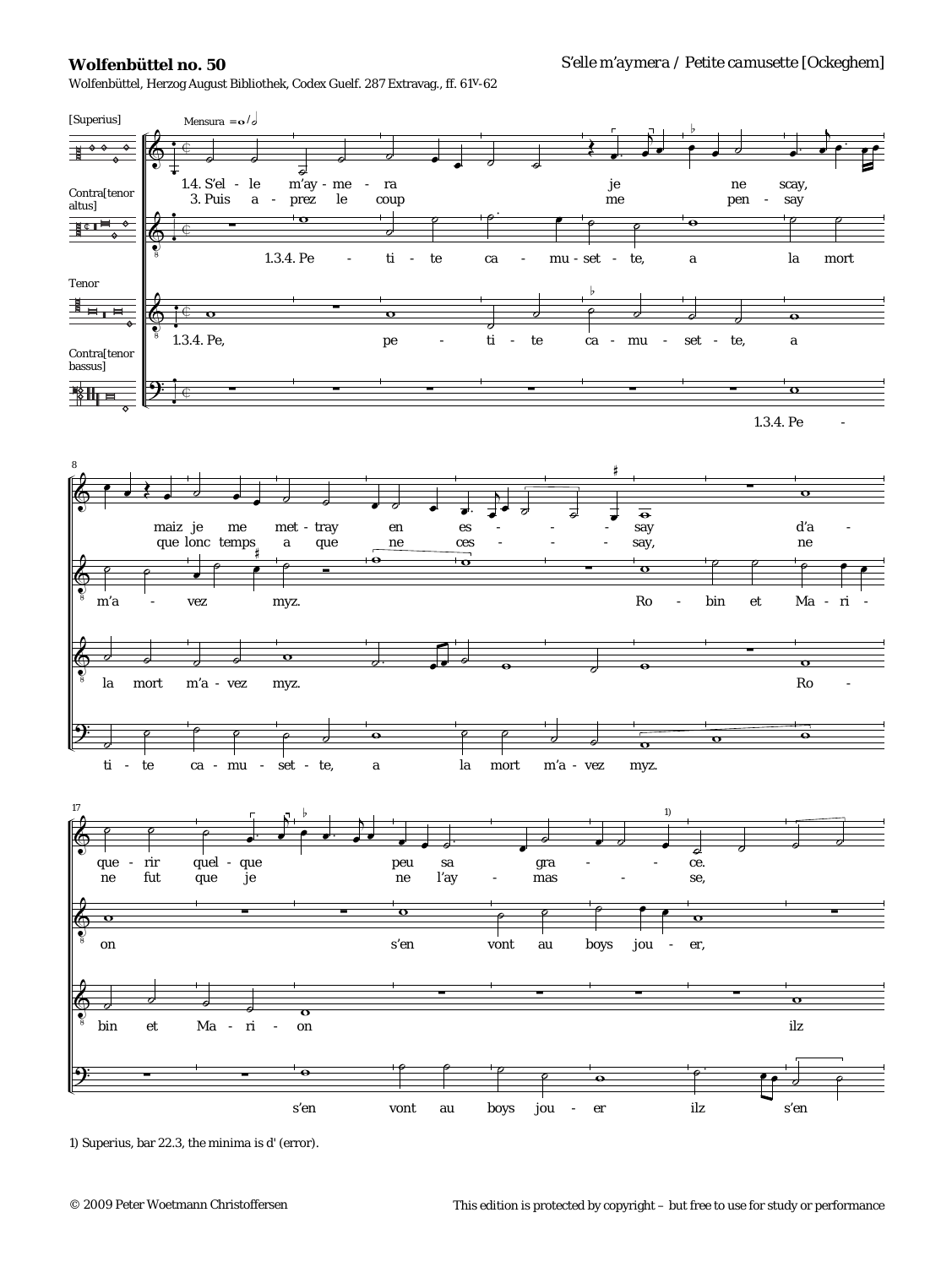Wolfenbüttel no. 50, p. 2

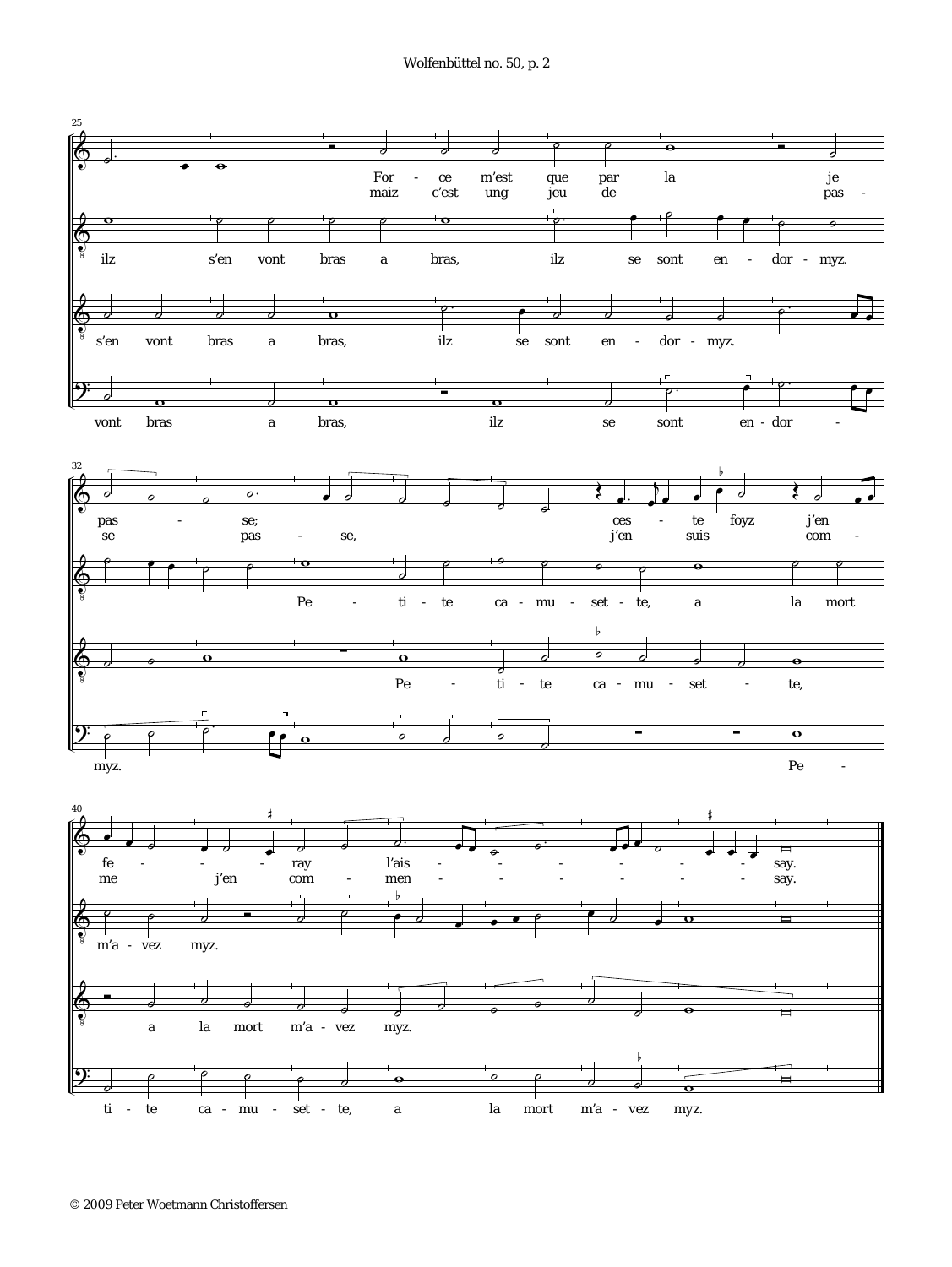

1) *Superius, text 2a,* bar 2.1, this line is one syllable short in the MS (error); "tant" added in accordance with Nivelle.